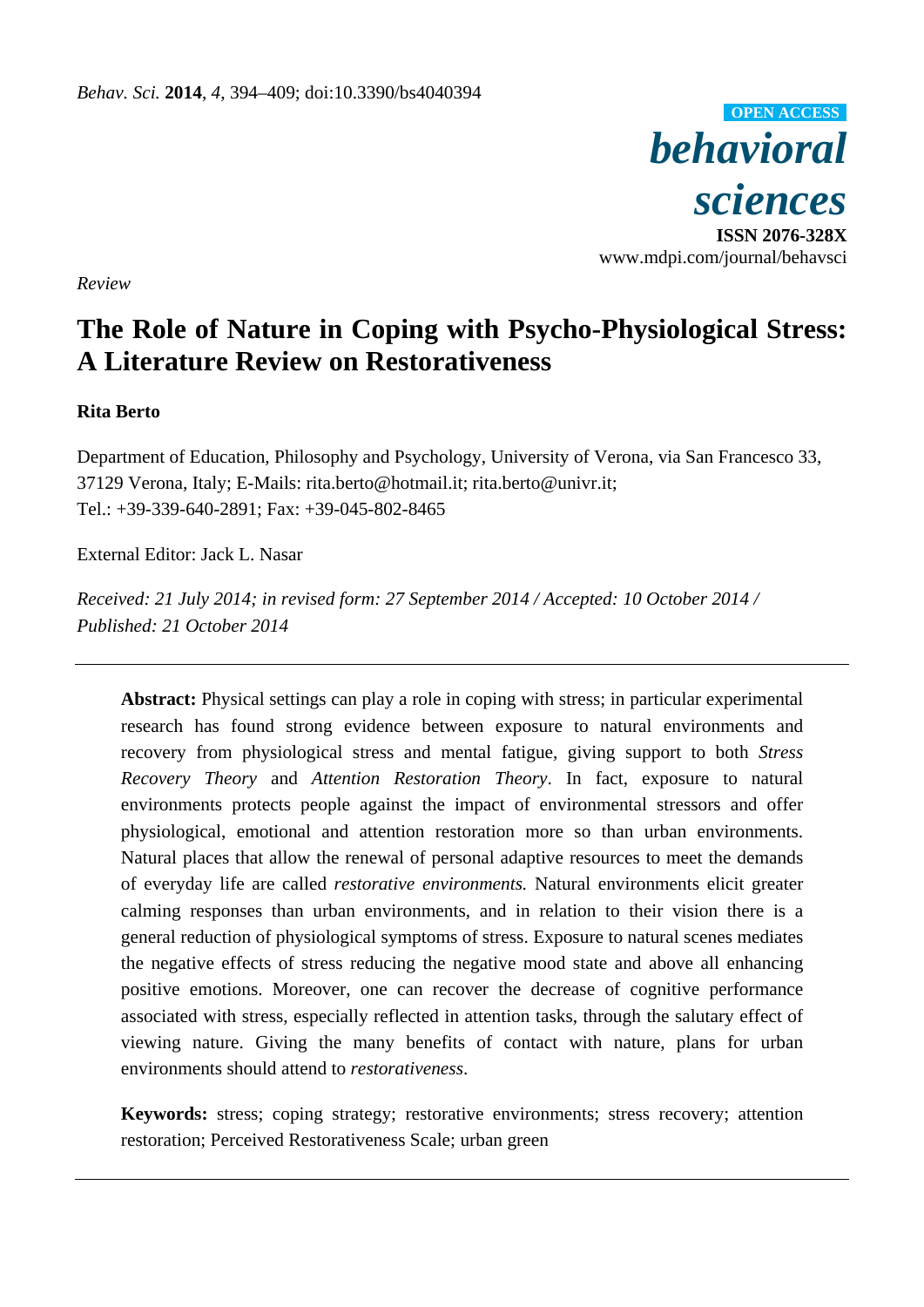## **1. Introduction**

This brief review attempts to draw greater attention to the role of the physical environment in stress recovery and psychological restoration processes. As people interact daily with physical settings, the physical environment can heighten stress or help people cope with it. "Stress" can be defined as the condition that results when person-environment transactions lead the individual to perceive a discrepancy (whether real or not) between the *demands* of a situation and the biological, psychological or social *resources* of the individual [1]. The negative effects of stress can be measured in various ways inside and out of the laboratory and these measures fall into three categories: those that rely on (1) neuro-physiological or bodily changes in the individual experiencing stress, (2) performance or behavioral changes and (3) self-report by individuals. The present paper updates and reviews the literature from each area, discussed separately.

In Psychology, most theoretical accounts of stress effects invoke some variation of the inverted U-hypothesis relating arousal to performance [2], with both high and low levels of arousal causing reduced performance. However, other theories account for effects of stress on cognition, specifically on attention allocation, with stress overloading attentional capacity for the deployment of attention itself and other resources [1]. Except for social support (operationalized primarily in terms of family, socio-cultural and economic conditions), Health Psychology has directed attention away from environmental factors that can be coping resources, whereas research and theories in Environmental Psychology point also to certain kind of environments that have the capacity to facilitate recovery of depleted resources. Environmental conditions are antecedent factors in stress-related mechanisms interceding between environment and health: they might operate as an environmental stressor, straining human adaptive capacities, or as a coping strategy, re-establishing some balance between environmental demands and personal resources. People rarely respond to stressful conditions passively, instead they use coping strategies. The physical environment can *damage* or *ameliorate* coping resources, thus heightening or reducing stress themselves.

#### **2. The Mechanisms and Theoretical Approaches Underlying the Phenomenon**

Experimental research has found evidence that restoration from stress and from mental fatigue relates to exposure to nature [3,4]. Natural environments protect people against the impact of environmental stressors and offer physiological, emotional and attention restoration more so than do urban environments. Natural places that allow a shift towards more positively-toned emotional states, positive changes in physiological activity levels, and in behavior and cognitive functioning are called *restorative environments* [5,6]. For pragmatic and theoretical reasons [7] nature scenes dominated by green vegetation have been the most frequently studied among restorative environments, with a relatively high success rate [8]. Exposure to nature is a coping strategy, which has positive effects on both arousal/activation level and cognitive overload. *Arousal* theories [9,10] imply that recuperation from excessive arousal should occur more rapidly in settings having low levels of arousal. Since natural settings tend to have lower levels of arousal properties, such as complexity, intensity and movement than urban environments [11], they should have comparatively restorative influences on stress. The alternative *overload* perspectives provide a different explanation of why recuperation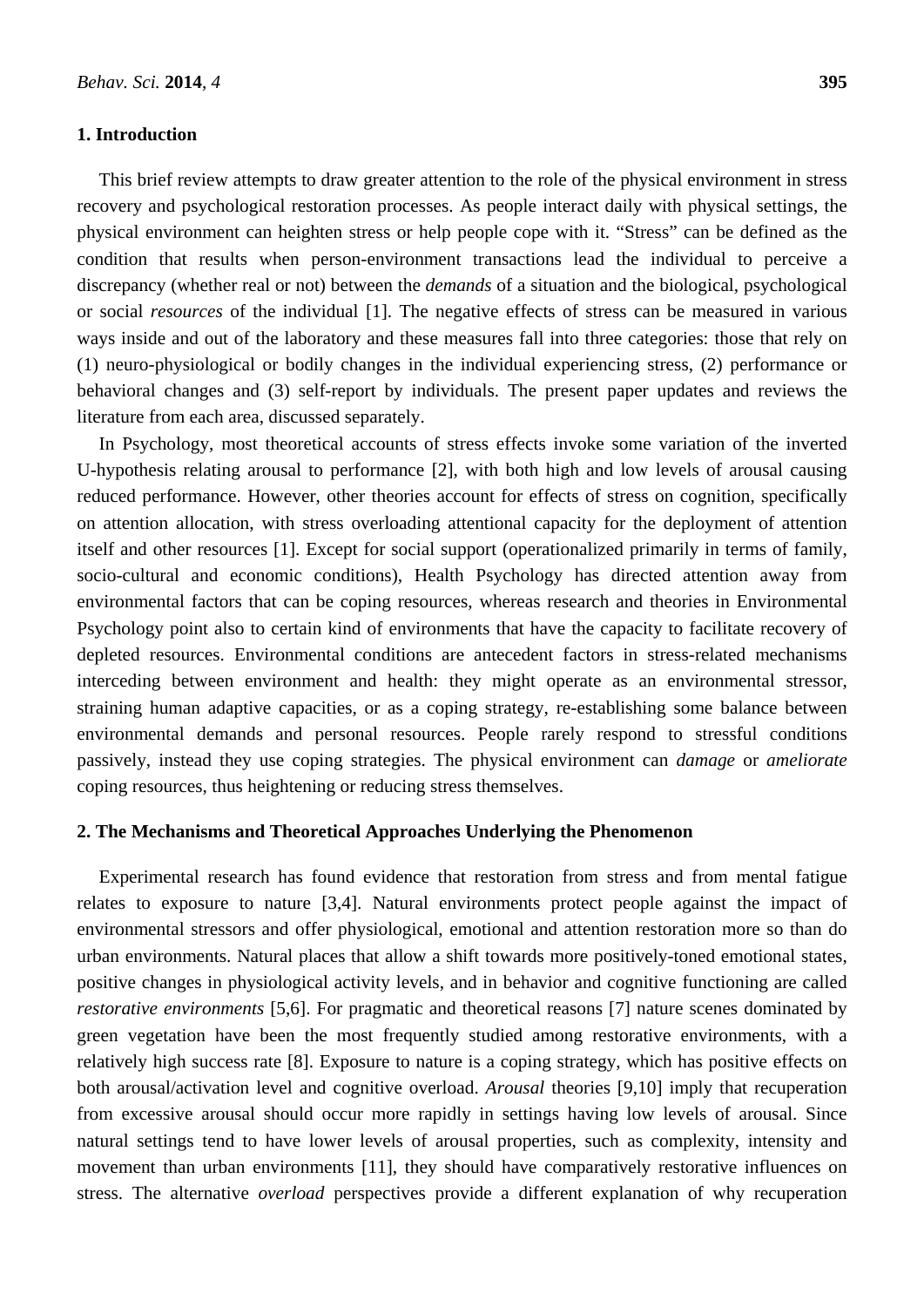following a stressor may be more rapid when external stimulation is comparatively low. High complexity and other increasing-stimulation properties typical of urban settings, place taxing processing demands [12] and elicit more sustained attention than nature settings; accordingly restoration from cognitive overload is hampered.

Research on restorative environments has developed within two complementary theoretical positions: the *Stress Recovery Theory* (SRT) [13] and the *Attention Restoration Theory* (ART) [6]; the former is a psycho-evolutionary theory, while the latter a psycho-functionalist. The *evolutionary*  perspective contends that because humans evolved over a long period in natural environments, people are to some extent physiologically and perhaps psychologically adapted to natural, as opposed to urban settings [4]. To *functionalist,* humans have an unlearned predisposition to pay attention and respond positively to natural content (e.g., vegetation, water) and to configurations characteristic of settings that were favorable to survival during evolution [5,13–15]. Although in both theories natural environments are more restorative than urban or artificial environments, they differ in what drives individuals toward a restorative place: In SRT it is *physiological stress*, whereas in ART it is *mental fatigue*. These theories complement one another, in that the elevated physiological arousal and negative affect characteristic of stress (SRT) can occur in absence of mental fatigue. Conversely elevated arousal or negative affect do not always accompany attentional fatigue (ART); attentional fatigue can be considered a stress aftereffect and treated as a condition that increases vulnerability to stress [3,4,6,12,16].

Research related to these two theories agrees on two findings: (1) Environmental preference is affected by people's need to get restoration [17–22]; (2) Environments perceived as natural tend to be more restorative than environments perceived to be urban or artificial e.g., [3,23–28]. In fact, research shows restoration related to environmental preference, but the direction of the effect remains unclear; however the positive linear correlation between the perception of place restorative qualities and environmental preference may suggest that the general preference for natural environment can be explained by individual conviction that "psycho-physiological" restoration occurs easier in natural environments. In practice people prefer natural environments because those places allow maintaining or enhancing psycho-physiological wellbeing.

*Mental fatigue* gives higher preference for the natural over the urban environment [22]. Nature is especially conducive to our *involuntary* attention engagement; on the contrary built content captures attention dramatically, requiring attention to be overcome [6,8,24]. In the ART this *attention-drawing quality* of natural settings is referred to as "soft fascination" [6]. When nature captures people's attention, the executive system that regulates directed attention gets to rest, pessimistic thoughts are blocked, and negative emotions are replaced by positive ones [29]. In addition to fascination, nature is characterized also by other properties called *restorative factors*, which work together with fascination. Actually, the renewal of a depleted capacity also occurs with a physical and/or psychological "being-away" from demands on directed attention, a sense of "extent", *i.e.*, being in a large enough world where "coherence" and "scope" are perceived in the environment, and "compatibility" between one's inclinations and the environmental demands, for more details see [6,21,23].

The research does not claim that the restorative experience can occur only in natural environments, nor does it state that all urban environments lack restorative qualities [30,31]. For example, some natural environments would not likely be restorative because they are perceived as dangerous [32,33],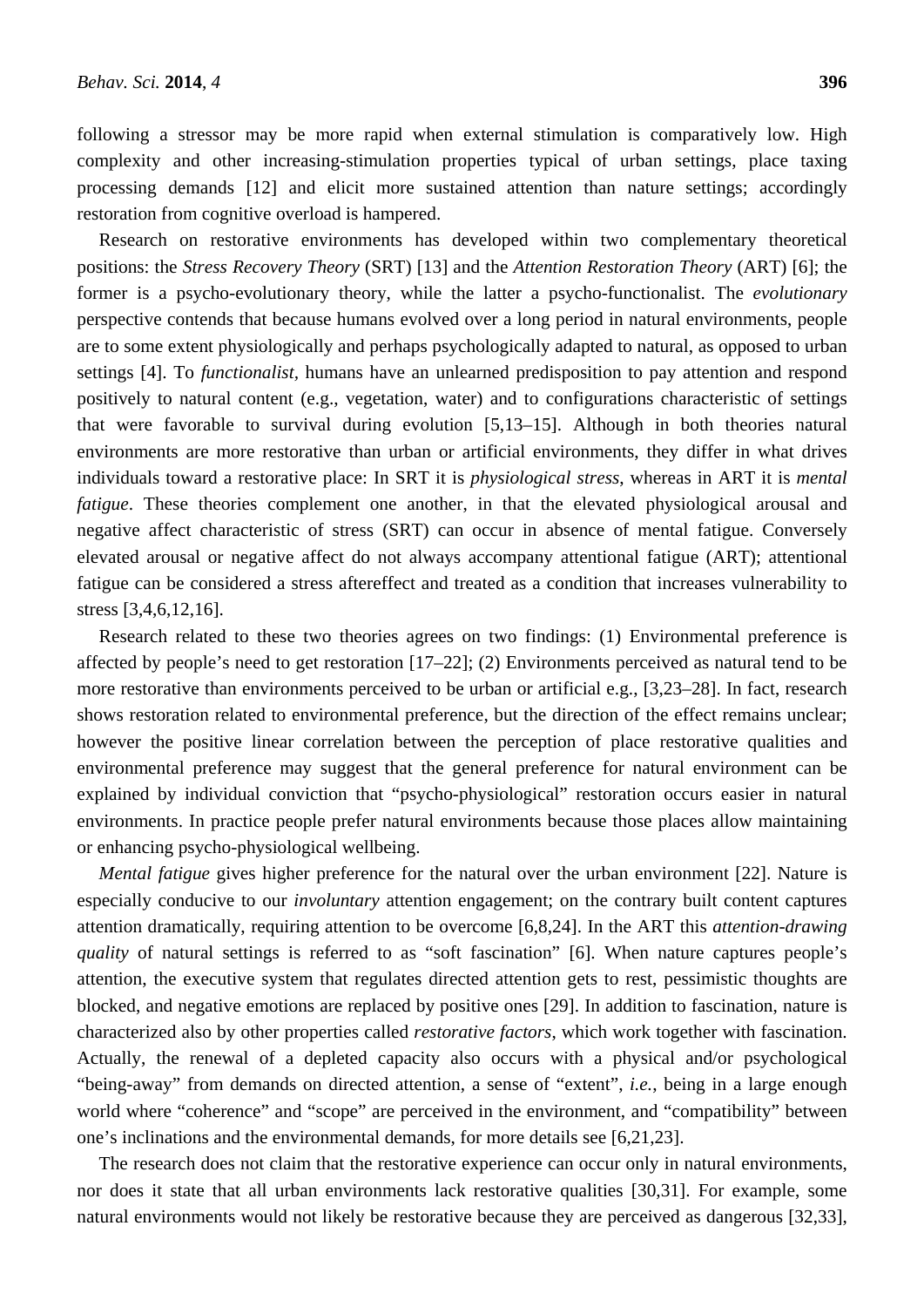and some urban environments, such historical environments [18], museums [34], or monasteries [35], can sustain restoration because they have to some extent restorative qualities, are easily approachable and so compatible with the little free time of the majority of the inhabitants of the city [36,37]. Accordingly the involuntary attentive process might be activated also by the vision of urban environments [31], but only if environmental information is *fascinating*, *i.e.*, doesn't overload the attentive system [38], as nature does. ART claims that fascination is a restorative characteristic of an environment related to information processing, therefore suitable urban-artificial solutions can sometime fill the gap due to the lack of nature [30,31,39].

## **3. The Direct and Indirect Effects of Natural Environments**

Central to the recovery from psycho-physiological stress are positive changes in emotional states. Exposure to natural environments produce positive mood chances, actually exposure to natural stimuli can mediate the negative effect of stress reducing the negative mood state and at the same time enhancing positive emotions. In particular, natural settings have restorative influences on three affective dimensions: positive affects, anger/aggression, and fear [4,40,41]. Moreover, people report more positive emotions (such as friendliness) and fewer negative emotions (such as sadness) when viewing urban scenes with trees than when viewing the same scenes with inanimate objects [42]. In contrast, exposure to environments lacking of natural elements can produce anxiety, anger, frustration and sadness [43,44]. The association between environment and emotions leads people to assess natural environment on the opportunity they offer to regulate mood, in practice preference for natural environments arises from the favourable effects on mood of such environments [45].

The positive emotional states elicited by viewing natural stimuli are part of the mechanism underlying the landmark Ulrich's [46] finding that hospital patients had more favorable recovery (shorter post-operative hospital stays, lower scores post-surgical complications, fewer negative comments in nurses' notes, fewer strong analgesic intake) if their windows overlooked trees rather than a brick building wall. Exposure to nature can reduce anxiety, improve pain control and patients' satisfaction with the procedure [47,48]. One study found that the exposure to natural environments (pleasant stimuli) effectively distracted patients from stressful or painful conditions [47]. Another study found that heart-rates and self-reports of emotional state of patients in dental clinics improved with exposure to natural environments [49]; patients felt calmer on days when a mural depicting a natural scene was on the wall then on days when the wall was blank. To this end, Diette *et al.* [47] recommended the routine clinical use of nature sights and sounds of sights. The use of nature scenes was shown to be an effective tool for "distraction", *i.e.*, patient's attention is focused on a pleasant stimulus and away from a stressful or painful condition. Research in prisons has shown that prisoners whose cell windows offered views of farmland and trees had lower frequencies of stress symptoms such as digestive illness and headaches, and fewer sick calls than prisoners whose cell windows offered views of the prison courtyard [50,51].

The negative effects of psycho-physiological stress can also manifest with significant decreases of cognitive performance. However, people can recover cognitive efficiency simply taking advantage of the beneficial effect deriving from exposure to nature. For example, children playing in highly natural school playgrounds showed fewer attention and concentration problems, and improved cognitive and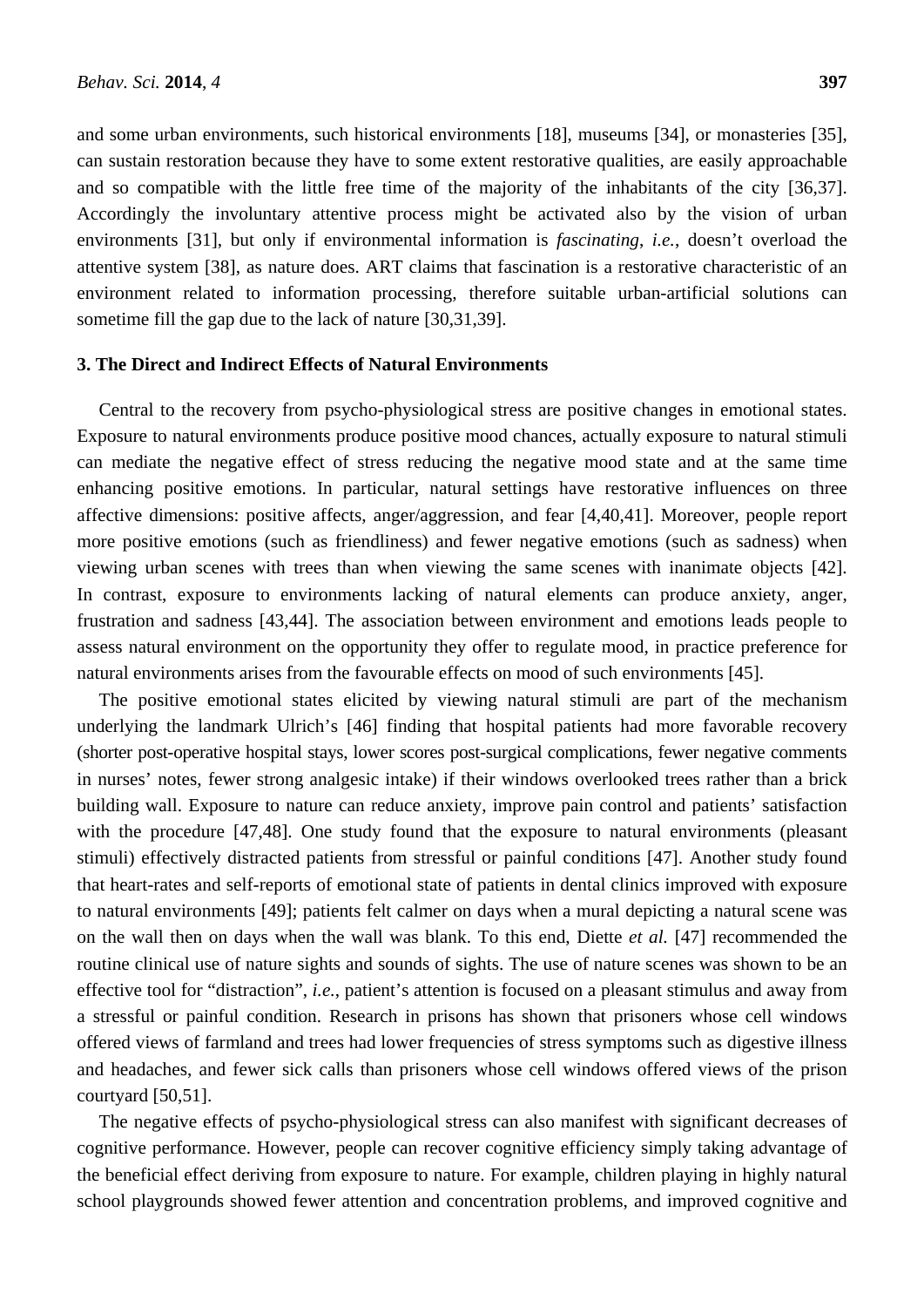physical functioning than children playing in less natural school playgrounds, for a review [52]. At workplace, a view of natural elements was found to buffer the negative impact of job stress, intention to quit and it had a positive effect on general wellbeing and cognitive functioning [53,54]. The most significant understanding of nature's salutary effect on cognition comes through studies of attention. Research has shown that natural settings might have restorative effects that include increased performance on task requiring attention and cognitive processing [5,23,55–57]. Cognitive restoration following visual exposure to the natural environment, as reflected in improved performance on attentional tasks, has been established in a variety of experimental studies involving either the use of videos [17] or actual field trips [3,58,59], or image slideshows of natural scenes [23,55]. Kaplan's ART [6] gives a convincing explanation of what makes up the so-called "psychological restoration." The theory originated when it was noticed that people preferred scenes depicting natural than urban environments, and exposure to natural environments had a profound restorative effect on the ability to focus, in practice people's attention was easily and almost effortlessly held. The tenets of this theory state that a person can engage two types of attention: *involuntary* and *voluntary*, for more details see [60]. The former is a rather effortless form of attention, in contrast the latter, otherwise called *directed attention*, requires a good deal of focus and effort that leads inevitably to *mental fatigue.* The mental fatigue state increases the probability that an individual experiences the stress response due to the cognitive overload, and the concomitant reduction of the cognitive resources necessary to address daily requests. Mental/attentional fatigue manifests itself in negative emotions, irritability, impulsiveness, impatience, reduced tolerance for frustration, insensitivity to interpersonal cues, decrease altruistic behaviors, reduced performance, increased likelihood of taking risks [58,61–64], generally speaking in reduced competence and/or decreased effectiveness in functioning [58,63]. In practice, the inability to renew the attentional capacity aggravates the mental fatigue state and can also damage mood, work performance and interpersonal relationships.

Nature may not only have direct effects on stress recovery and mental fatigue restoration, but it may also have indirect effects by serving as a *buffer* against the health impacts of stressful events [65]. Many people seek out nature in time for stress. Unfortunately due to increasing urbanization, modern people's homes have become more removed from green environments [65]. Restricted access to green spaces may increase people's vulnerability to the impact of stressful life events and environmental stressors affecting physical and psychological wellbeing. Higher accessibility to park/forest-like area correlates with higher happiness, lower stress, anger, depression and tension, improved mood and concentration [17]. In particular, the amount of green space within a radius of 1–3 km relates to perceived general health [66].

Thus, urban green besides making our cities more appealing, gives relief from stressful life, and an opportunity to recover cognitive resources and restore the optimal level of physiological activation [5,13,44,67]. This can have positive effects on sense of *control*, *privacy*, encouraging *personal relationships* and *physical exercise*, and offering natural *fascinating distractions* that promotes positive emotions and mood. Loss of control and the lack of privacy can aggravate the stress condition and threaten individual's capacity to cope with stressful situations [68]. Exposure to nature offers the opportunity to display control through a "temporary being-away" or "temporary escape" from reality. Estrangement from habits/routines means to go away from the source of stress. Regarding social support. Outdoor spaces and gardens can promote social relationships and enhance the sense of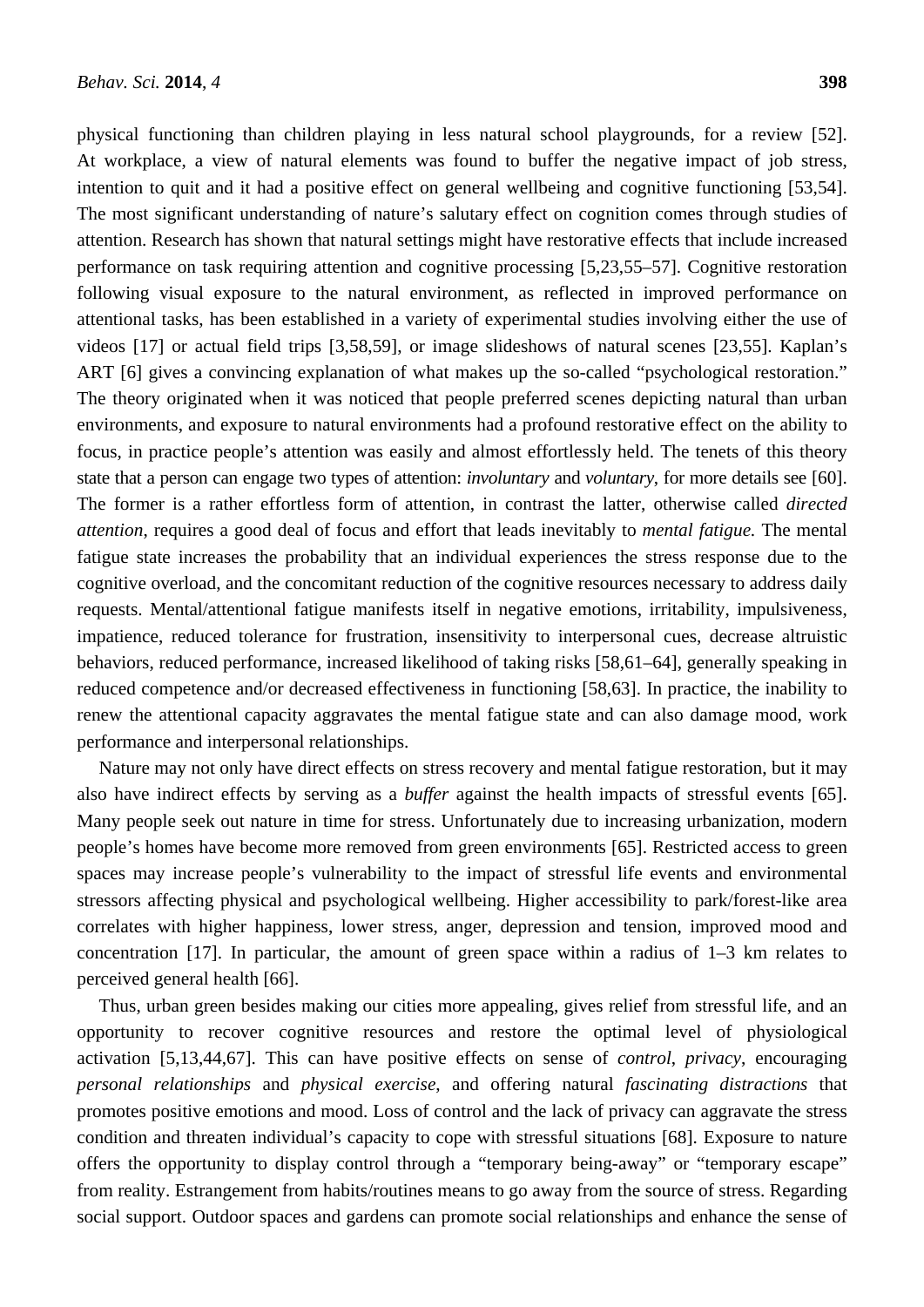community. Mental health services engage nature-related programs (horticulture, gardening) to provide opportunities that enhance multiple aspects of health and wellbeing, increase constructive interpersonal relationships that enhance social inclusion, and support the destigmatization of mental illnesses [69,70]. Participants benefit from the increase of positive emotions, expand healthy relationships with peers and staff, improve physical activity, have greater involvement in familiarity within the community and exhibit skills that enable acceptance in the community and the perception of being part of the community [71]. Active participation in nature has additionally been found to reduce mental distress, enhance self-confidence and improve physical health of the participants [72].

The recognition of nature's health benefits has brought to broader discussion on public health and also inspired practical applications. In particular psychologists have begun to study whether technology can salvage some of nature's healthful properties [73]. Although virtual nature may not replace actual nature, people who are not able to go outside can benefit from exposure to virtual nature [74]. When real nature is not at hand, surrogate (artificial plants, potted plants) or simulation (pictures of nature, films, slides) of nature are accepted at work, in hospitals or institutions providing restorative effects such as improved affect and decreased physiological stress [17,75]. In particular, the immersion in a virtual computer-generated nature setting has been found to be a valid therapeutic aid in treatment of anxiety disorders and an effective tool in stress management and relaxation [76,77]. Virtual settings are enriched with a variety of positive visual and auditory stimulation that affect self-efficacy and mood; the virtual reality (VR) scenario-experience is vivid and real and induces a high sense of "presence" that affects relaxation and the emotional response.

#### **4. How to Measure the Effects of Natural Environments**

#### *4.1. Physiological Effects*

Though their concern was not to compare the effects of natural *vs.* urban settings, back in 1963 Wadeson *et al.* [78] found evidence that exposure to natural environments had a direct influence on urine and blood levels of cortisol, a stress-related hormone. More recently, literature has shown that independently from the type of exposure: plants, poster, slides, video, VR settings or views of natural environments/stimuli, people experience a general reduction of symptoms related to psycho-physiological stress. Natural environments elicit greater calming physiological and psychological responses than urban environments. The SRT [13] proposes exactly that perceiving particular qualities and contents in a place can support recovery from physiological stress. Using a paradigm in which stressed individuals were exposed to simulations of either natural or urban environments, Ulrich encompassed the range of restorative effects of the natural environments on human beings [4,13,46,79]. Research showed different rates of recovery from stress depending upon the type of environmental exposure. Physiological measures of stress (e.g., electromyography, skin conductance response, pulse transit time, cardiac response, partial thromboplastin time) indicated that recovery was quicker and more complete in the natural environment exposure conditions, even when recovery was measured over a 10-minute period only [79]. In the initial minutes of recovery the parasympathetic component response was recorded to the natural environments, whereas there was no evidence of the parasympathetic involvement in response to the urban settings. The parasympathetic system, often called "relax and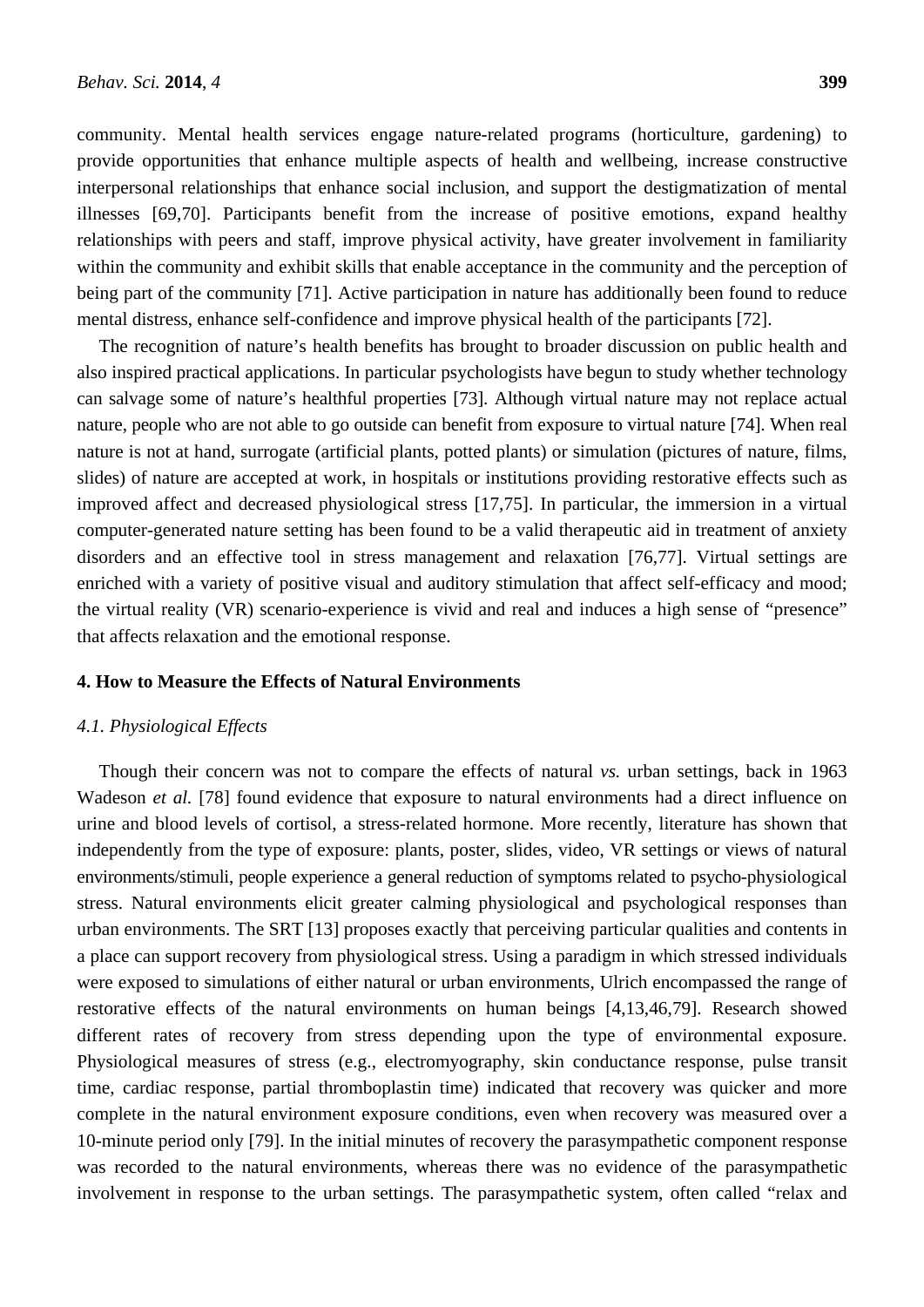renew," is the branch of the Autonomic Nervous System (ANS) responsible for recuperating and returning to a balanced state (homeostasis) after experiencing a stressful situation; it reacts to return the body to a state of equilibrium by slowing down heart rate, dilating blood vessels, activating digestion, and storing energy. In contrast, the sympathetic system, the other branch of the ANS, activates in response to stressors; it is also known as the "fight or flight" response [80], because its activation is central in the taxing mobilization involved in responding to unexpected stressful events.

The relaxing effect of nature is supported by electroencephalogram (EEG) data as well. EEG measures are sensitive to conditions such as fatigue and sleep deprivation. If so, perhaps neuro-physiological measures, such as the EEG or functional magnetic resonance imaging (fMRI), might be used to differentiate stress states of the organism from normal or restored states. Unstressed subjects who viewed slides of natural landscapes and urban scenes [79], or single natural elements such as plants with flowers and pots without plants [81], or who were seated in an outdoor setting watching greenery or a concrete block fence [82] had greater brain electrical activity in the alpha frequency range. High alpha amplitude is associated with lower level of physiological arousal as well as feeling of wakeful relaxation [79]. Generally, feeling of anxiety are related to high arousal and accordingly to low alpha amplitude. All these results suggest that subjects are less aroused physiologically and more relaxed but wakeful, during exposure to natural stimuli. EEG studies identify tranquility as an outcome of viewing natural settings [83]. Recently, Korean researchers used the fMRI to investigate brain activation patterns in participants viewing nature *vs.* urban scenes [84]. The urban scenes showed enhanced activity in the amygdala, which is linked to impulsivity, anxiety and increased stress. By contrast, the natural scenes promoted activity in the anterior cingulate and the insula – where increased activity is associated with heightened empathy and altruistic behavior.

#### *4.2. Behavioral Effects*

A logical extension of attention restoration theory is that people deprived of nature will display behaviors caused by weary minds: inhibition is essential to delay and reflection, lacking this capability an individual behaves in a less adaptive and appropriate fashion [6]. Moreover, without the patience and endurance necessary to carry out difficult or unpleasant tasks, performance becomes more oriented to the short term. In fact, directed attention fatigue not only leads to the inability to focus, but it has also several unfortunate consequences, including performance errors, inability to plan, social incivility and irritability [6]. Taylor, Kuo and Sullivan [85] found also a relationship between exposure to nature and self-control; in studying a group of girls living in the same housing complex, the researchers found that those with greener views scored higher than those deprived of nature on several tasks related to discipline, higher concentration, inhibited impulsivity and ability to delay gratification. Regarding social behavior, which also depends upon inhibition, it becomes less appropriate and there is also a greater inclination to be impulsive, to take unnecessary risks, and to act in an impatient and hasty manner. Kuo and Sullivan [86] reported significantly lower levels of aggression and violence in residents with apartments near nature than in those who looked onto barren lands; the researchers suggested that if fatigued attention is related to irritability, and irritability leads to impulsivity and aggression, then perhaps people deprived of nature's restorative qualities would be overly aggressive. In general, exposure to nature enhances sense of attachment, social life, mental and physical health,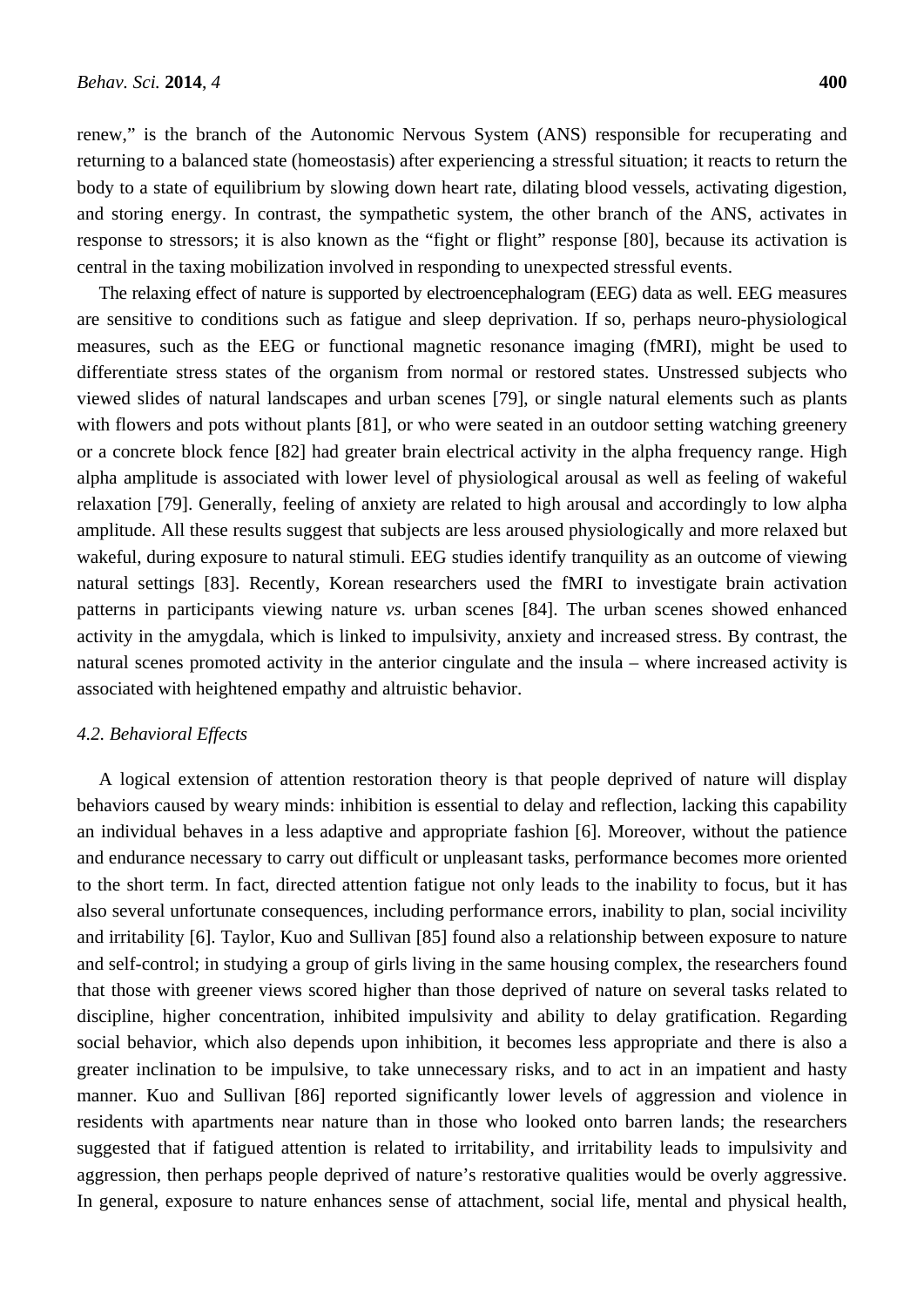quality of life and the occurrence of activities and events that enhance wellbeing. In particular, green vegetation in neighborhood common spaces correlates with stronger ties, higher sense of safety and adjustment [87], less aggressive behavior, and fewer property and violent crimes reported to the police than areas without greenery [86].

Views of nature affect driving as well. Comparing the physiological responses of subjects who watched a video driving through nature with those who watched a drive through more built-up environments, Parsons *et al.* [88] found that the nature-group displayed lower levels of stress and recovered more quickly from the stress they experienced. Views of dense vegetation (vs. sparse and mixed) enhance in fact drivers' ability to tolerate frustration [89].

#### *4.3. Self-Report Measures*

Quantifiable measures of restoration are the key to understand how restorative mechanisms work, and research on the buffering effects of nature among stressed or mentally fatigued individuals has mostly relied on physiological and cognitive measures as outcome variables. However, together with physiological, behavioral and performance measurements there are also self-report measures aimed to assess the restorative value of real places/pictures, *i.e.*, the degree of *perceived restorativeness* of a setting. To this aim, the majority of the studies have used the *Perceived Restorativeness Scale* (PRS). The scale based on the ART, which appeared in 1997 [25,26], aimed to measure the presence of the four theoretical restorative factors (being-away, fascination, extent, compatibility) in the environment. From then on, the PRS has been widely used not only to compare the restorative value of natural and urban settings, but also to measure perceived restorativeness of outdoor activities [90,91], vacation destination [92], zoo and small public parks [93–95], and it has appeared with different names, e.g., Restorative Outcome Scale [96], Revised Perceived Restorativeness Scale [97], Perceived Restorative Characteristics Questionnaire [94], PRS-short version [23], but questions about the scale validity/reliability remain.

Since the PRS appearance researchers have differed on the number of items making up the scale and on its factorial structure [97,98]. However, research has confirmed, through the PRS, both the positive correlation between environmental preference and perceived restorativeness, and the lack of correlation between familiarity on perceived restorativeness [21,99]. Furthermore, research using the PRS found that the higher restorative value of natural *versus* urban or artificial settings did not differ with gender or age [100]. Primary school children can discriminate the restorative value of environments varying in their degree of naturalness [101], and assess natural environment more restorative than school environments and playground [102].

Regarding the PRS factorial structure, Pasini *et al.* [103] have shed light on the psychometric characteristics of the scale. After a detailed understanding of the meaning of PRS individual items with the method of cognitive interviews, which is the proper starting point for the development of a self-rating scale, Pasini *et al.* [103] ended up in an 11-item. Using Confirmatory Factor Analysis to compare five models based on previously published research and underlying theory, the researchers found that a four-factor model that mirrored the four factors of ART, had the best fit to the data. The resulting 11-item PRS was also invariant across nationality and gender.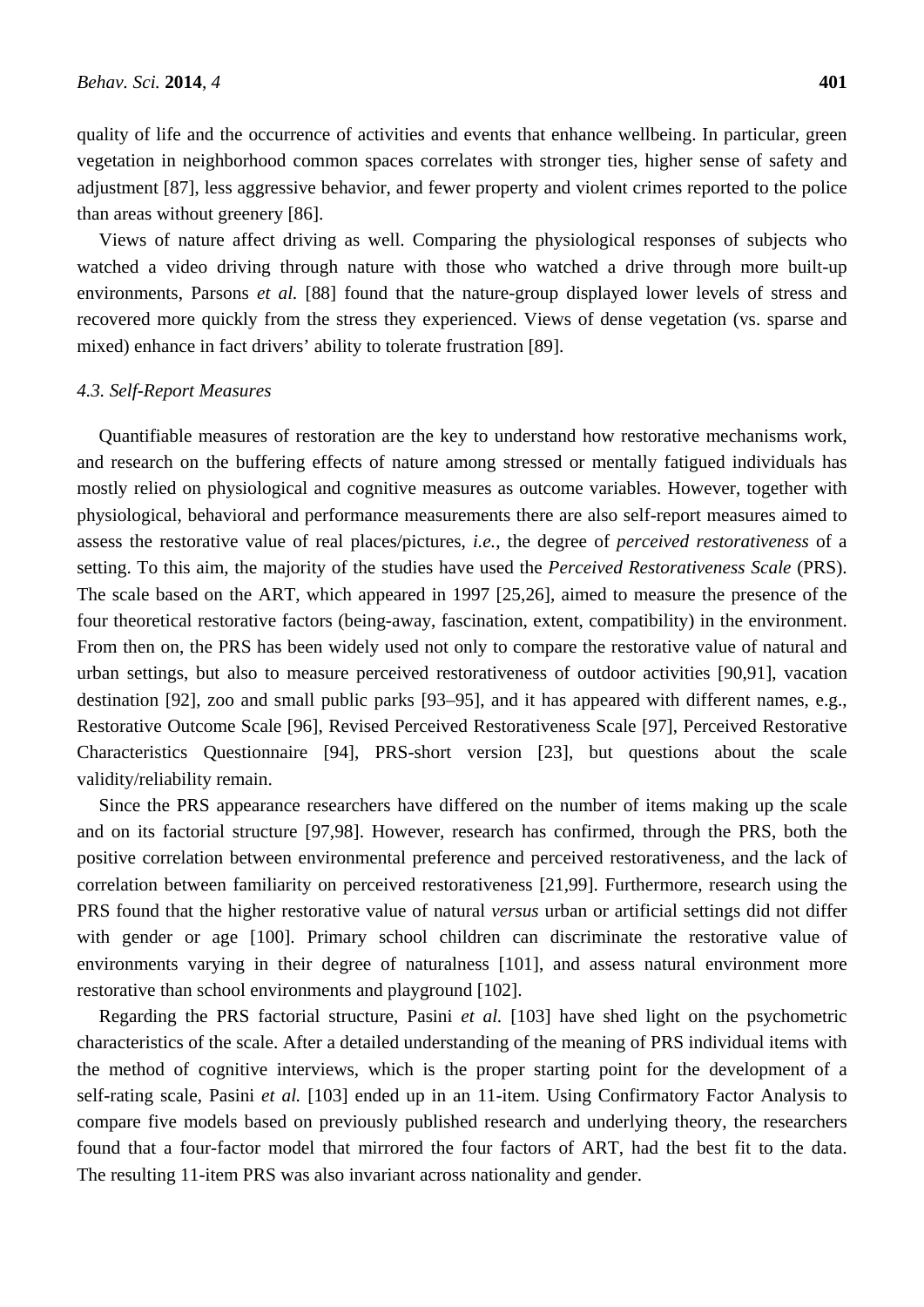The PRS-11 is less concerned with people's environmental preference. Instead, it addresses the perceived "cognitive" supportiveness of the environment in relation to individual's psychological wellbeing. It assesses aspects of purposive behaviors to avoid mental fatigue, and the cognitive fit between person and environment is indicative of a "no-mental fatigue" state in relation to the environment, and not only of how an environment is restorative. For this reason the PRS-11 can help researchers and community planners who can both rely on a valid, reliable, brief and easy to comprehend instrument. In fact, for people interested in people's wellbeing, it is the subjective fit which is essential, *i.e.*, the perceived supportiveness of the environment in connection with the personal goal to recover from mental fatigue.

The PRS-11 assumes that people's subjective appraisal of their environments provides a reasonable, straightforward index of the quality of their psychological restoration experiences in those settings. However the complex psycho-physiological pathways of stress make measurement via one single measure insufficient. Moreover the issue of which type of measure (behavioral, self-report or neuro-physiological) is the better or more appropriate measure of stress effects is far from settled. Stress impacts physical and mental health and a number of inter-personal differences have been found to impact on the ways we experience and interact with green space, they are gender [104], age [105], culture/ethnicity [106], interests/expertise [107] and it is a matter of fact that different "extraneous" variables are associated with restorative experiences in favorite settings [96]. Nevertheless, the relationship between perceived restorativeness and stress measures has not been firmly established. To this end, considering the different kinds of measures (self-report, physiological, behavioral, task performance) a multi-method multi trait study (MMMTS) would allow assessing the adequacy, namely if the PRS-11 fits with other measures of stress or recovery. However, the conceptual formulation of the trait "perceived cognitive supportiveness/perceived restorativeness" implicitly includes the proposition that this trait can be meaningfully differentiated by other traits.

#### **5. Conclusions**

Given the many benefits from contact with nature, plans for urban settings should consider the human need for restoration. For this, research must offer practical guidelines for the accessibility and quality of urban green areas. A well-designed urban landscape can contribute to creating a less stressful day [108] and to providing an opportunity for physical, cognitive and emotional restoration [36]. Thus, research can help integrate natural elements and structural features into built environments [109] in order to plan urban environments that are "cognitive sustainable" and restorative from mental fatigue and the stresses of urban life [30,110].

Empirical evidence on the stress reduction from exposure to natural settings agrees with both SRT and ART. However, the findings are unclear about whether active or passive involvement with nature is preferable for restorative benefits, and whether restorative outcomes (both physiological and cognitive) vary with the length of exposure to natural stimuli. According to adaptation level theory [111,112] people adapt (or get accustomed) to their environments. If that applies to exposure to natural environments, then people surrounded by nature might require a higher dose (a sort of threshold) to recover from stress and mental fatigue than would people surrounded by buildings. On the other hand, their long-term exposure may inoculate them from stress. Research could also consider effects related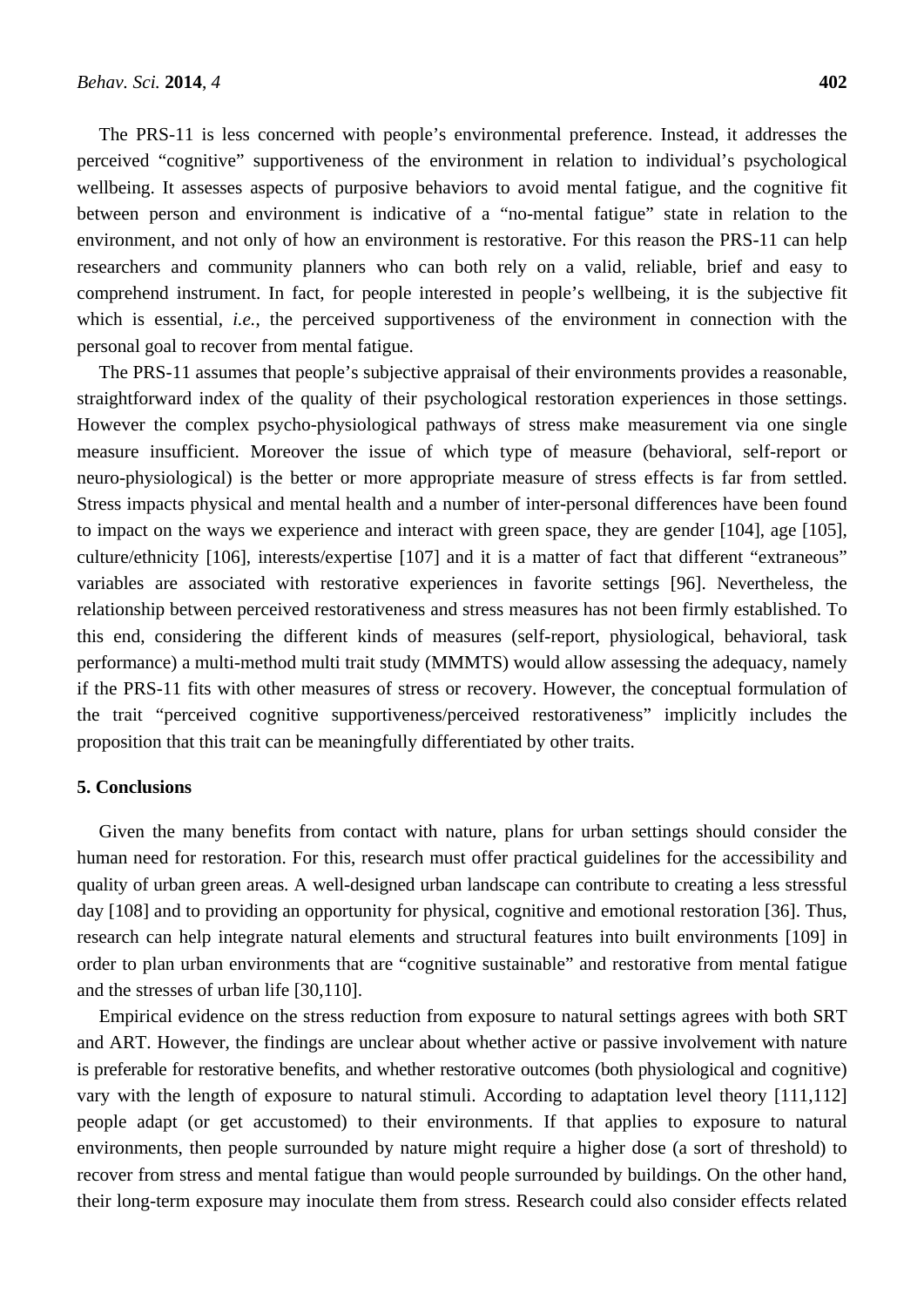to different kinds and form of nature, as well as individual and cultural differences in the perception of restorativeness and the restoration process.

Another important issue concerns the relation between biophilic design and psychological wellbeing, *i.e.*, whether the presence of natural features (such as curvilinear forms, gradations of colors, blending of textures) and elements (water, plants) in buildings can have real benefits on human emotional wellbeing, stress reduction, cognitive efficiency, learning and healing processes.

Research on restorative environments has included both field and laboratory studies using primarily the transversal design, or to a lesser extent the pre-post design [113]. These studies miss a longer-term question. Successful coping strategies can mask the negative effects of a stressor. Studies have not determined whether long-term exposure to nature helps one adapt to or recover from stress/mental fatigue. To answer that question, we need longitudinal studies.

## **Acknowledgments**

I wish to express special thanks to Jack Nasar, Editor of this special issue, for his patience and invaluable assistance in the arrangement of this manuscript. I gratefully acknowledge the anonymous reviewers for their valuable comments.

## **Conflicts of Interest**

The author declares no conflict of interest.

## **References**

- 1. Evans, G.; Cohen, S. Environmental Stress. In *Handbook of Environmental Psychology*; Stokols, D., Altman, I., Eds.; Wiley: New York, NY, USA, 1987; pp. 571–610.
- 2. Yerkes, R.M.; Dodson, J.D. The relation of strength of stimulus to rapidity of habit formation. *J. Comp. Neurol. Psychol.* **1908**, *18*, 459–482.
- 3. Hartig, T.; Evans, G.; Jamner, L.D.; Davis, D.S.; Garling, T. Tracking restoration in natural and urban field settings. *J. Environ. Psychol.* **2003**, *23*, 109–123.
- 4. Ulrich, R.S.; Simons, R.F.; Losito, B.D.; Fiorito, E.; Miles, M.A.; Zelson, M. Stress recovery during exposure to natural and urban environments. *J. Environ. Psychol.* **1991**, *11*, 201–230.
- 5. Kaplan, R.; Kaplan, S. *The Experience of Nature: A Psychological Perspective*; Cambridge University Press: Cambridge, UK, 1989.
- 6. Kaplan, S. The restorative benefits of nature: Toward and integrative framework. *J. Environ. Psychol.* **1995**, *15*, 169–182.
- 7. Knopf, R.C. Human Behaviour, Cognition and Affect in the Natural Environment. In *Handbook of Environmental Psychology*; Stokols, D., Altman, I., Eds.; Wiley: New York, NY, USA, 1987; pp. 783–825.
- 8. Kaplan, S.; Berman, M.G. Directed Attention as a Common Resource for Executive Functioning and Self-Regulation. *Perspect. Psychol. Sci.* **2010**, *5*, 43–57.
- 9. Berlyne, D.E. *Aesthetics and Psychobiology*; Appleton-Century Crofts: New York, NY, USA, 1971.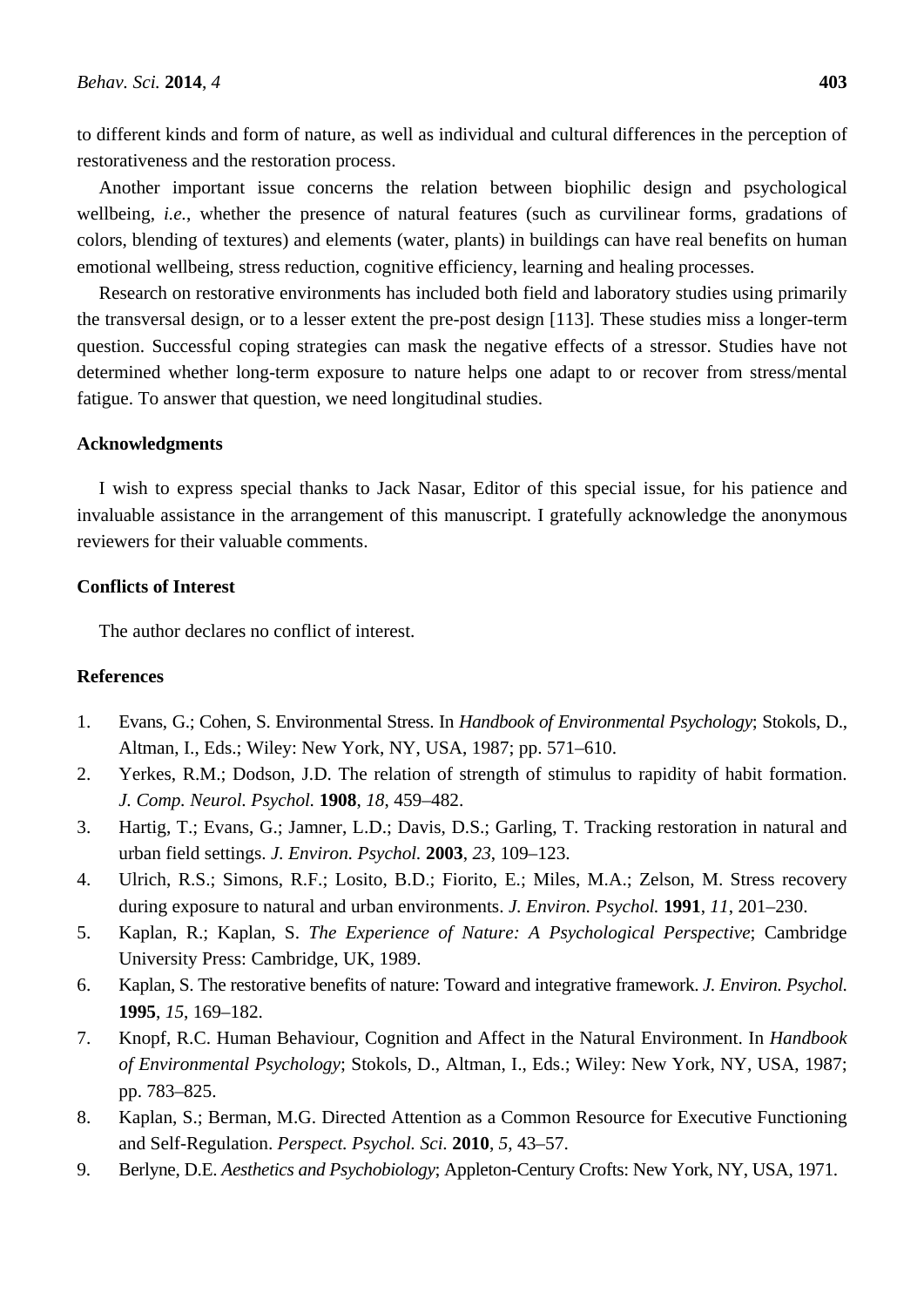- 10. Meharabian, A.; Russel, J.A. *An Approach to Environmental Psychology*; MIT Press: Cambridge, MA, USA, 1974.
- 11. Wohlwill, J.F. Human responses to levels of environmental stimulation. *Hum. Ecol.* **1974**, *2*, 127–147.
- 12. Cohen, S. Environmental Load and the Allocation of Attention. In *Advances in Environmental Researc*h; Baum, A., Valins, S., Eds.; Erlbaum: Hillsdale, NJ, USA, 1978.
- 13. Ulrich, R.S. Aesthetic and Affective Response to Natural Environment. In *Behavior and the Natural Environment*; Altman, I., Wohlwill, J.F., Eds.; Plenum: New York, NY, USA, 1983; pp. 85–125.
- 14. Appleton, J. *The Experience of Landscape*; Wiley: New York, NY, USA, 1975.
- 15. Orians, G.H. An Ecological and Evolutionary Approach to Landscape Aesthetics*.* In *Meaning and Values in Landscape*; Penning-Rowsell, E.C., Lowenthal, D., Eds.; Allen & Unwin: Wales, UK, 1986; pp. 3–25.
- 16. Lepore, S.; Evans, G.W.; Palsane, M.N. Social hassles and psychological health in the context of chronic crowding. *J. Health Soc. Behav.* **1991**, *32*, 357–367.
- 17. Van den Berg, A.E.; Koole, S.L.; van der Wulp, N.Y. Environmental preference and restoration: (How) are they related? *J. Environ. Psychol.* **2003**, *23*, 135–146.
- 18. Hidalgo, M.C.; Berto, R.; Galindo, M.P.; Getrevi, A. Identifying attractive and unattractive urban places: Categories, restorativeness and aesthetic attributes. *Medio Ambiente y Comportamiento Humano* **2006**, *7*, 115–133.
- 19. Laumann, K.; Garling, T.; Stormark, K.M. Selective attention and heart rate responses to natural and urban environments. *J. Environ. Psychol.* **2003**, *23*, 125–134.
- 20. Peron, E.; Berto, R.; Purcell, A.T. Restorativeness, preference and the perceived naturalness of places. *Medio Ambiente y Comportamiento Humano* **2002**, *3*, 19–34.
- 21. Purcell, A.T.; Peron, E.; Berto, R. Why do preferences differ between scene types? *Environ. Behav.*  **2001**, *33*, 93–106.
- 22. Staats, H.; Kieviet, A.; Hartig, T. Where to recover from attentional fatigue: An expectancy-value analysis of environmental preference. *J. Environ. Psychol.* **2003**, *23*, 147–157.
- 23. Berto, R. Exposure to restorative environments helps restore the attentional capacity. *J. Environ. Psychol.* **2005**, *25*, 249–259.
- 24. Berto, R.; Massaccesi, S.; Pasini, M. Do eye movements measured across high and low fascination photographs differ? Addressing Kaplan's fascination hypothesis. *J. Environ. Psychol.* **2008**, *28*, 185–191.
- 25. Hartig, T.; Kaiser, F.G.; Bowler, P.A. Further development of a measure of perceived environmental restorativeness. Available online: http://uu.diva-portal.org/smash/record.jsf?pid= diva2%3A130237&dswid=-4728 (accessed on 14 October 2014).
- 26. Hartig, T.; Korpela, K.; Evans, G.W.; Gärling, T. A measure of restorative quality of environments. *Scand. Hous. Plan. Res.* **1997**, *14*, 175–194.
- 27. Herzog, T.; Black, A.M.; Fountaine, K.A.; Knotts, D.J. Reflection and attentional recovery as distinctive benefits of restorative environments. *J. Environ. Psychol.* **1997**, *12*, 115–127.
- 28. Herzog, T.R.; Colleen, P.; Maguire, M.; Nebel, B. Assessing the restorative components of the environments. *J. Environ. Psychol.* **2003**, *23*, 159–170.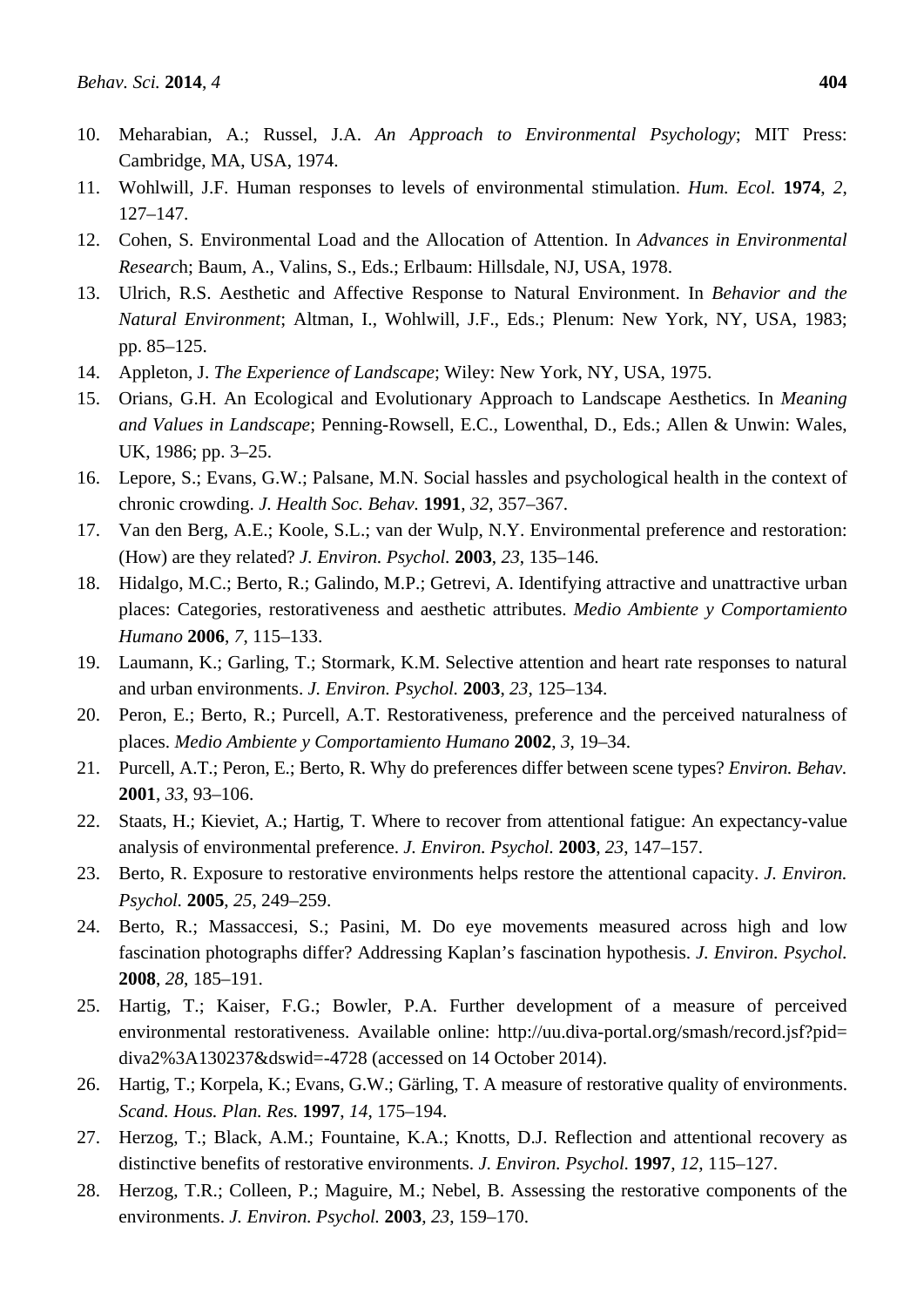- 29. Parsons, R. The potential influences on environmental perception on human health. *J. Environ. Psychol.* **1991**, *11*, 1–23.
- 30. Berto, R. The Attentional Vantage Offered by Perceiving Fascinating Patterns in the Environment. In *Advances in Environmental Research*; Daniels, J.A., Ed.; Nova Science Publishers: New York, NY, USA, 2011; Volume 6, pp. 503–516.
- 31. Berto, R.; Baroni, M.R.; Zainaghi, A.; Bettella, S. An exploratory study of the effect of high and low fascination environments on attentional fatigue. *J. Environ. Psychol.* **2010**, *30*, 494–500.
- 32. Herzog, T.R.; Kutzli, G.E. Preference and perceived danger in field/forest settings. *Environ. Behav.* **2002**, *34*, 819–835.
- 33. Van den Berg, A.E.; Ter Heijne, M. Fear *versus* fascination: Emotional responses to natural threats*. J. Environ. Psychol.* **2005**, *25*, 261–272.
- 34. Kaplan, S.; Bardwell, L.V.; Slakter, D.B. The museum as a restorative environment. *Environ. Behav.* **1993**, *25*, 725–742.
- 35. Oullette, P.; Kaplan, R.; Kaplan, S. The monastery as a restorative environment. *J. Environ. Psychol.* **2005**, *25*, 175–188.
- 36. Abdulkarim, D.; Nasar, J.L. Are livable elements also restorative? *J. Environ. Psychol.* **2014**, *38*, 29–38.
- 37. Scopelliti, M.; Giuliani, M.V. Choosing restorative environments across lifespan: A matter of place experience. *J. Environ. Psychol.* **2004**, *24*, 423–437.
- 38. Kaplan, S.; Kaplan, R. *Cognition and Environment: Functioning in an Uncertain World*; Ulrich's: Ann Arbor, MI, USA, 1981.
- 39. Karmanov, D.; Hamel, R. Assessing the restorative potential of contemporary urban environment(s): Beyond the nature *versus* urban dichotomy. *Landsc. Urban Plan.* **2008**, *86*, 115–125.
- 40. Zuckerman, M. Development of a situation-specific trait-state test for the prediction and measurement of affective responses. *J. Consult. Clin. Psychol.* **1977**, *45*, 513–523.
- 41. Ulrich, R.S. Visual landscape and psychological well-being. *Landsc. Res.* **1979**, *4*, 17–23.
- 42. Lohr, I.; Pearson-Mims, C.H. Responses to scenes with spreading, rounded, and conical tree forms. *Environ. Behav.* **2006**, *38*, 667–688.
- 43. Coss, R.G. Evolutionary persistence of memory-like processes. *Concepts Neurosci.* **1991**, *2*, 129–168.
- 44. Ulrich, R.S. Biophilia, Biophobia, and Natural Landscapes. In *The Biophilia Hypothesis*; Kellert, S.A., Wilson, E.O., Eds.; Island Press: Washington, DC, USA, 1993.
- 45. Korpela, M.K.; Hartig, T. Restorative qualities of favorite places. *J. Environ. Psychol.* **1996**, *16*, 221–233.
- 46. Ulrich, R.S. View through a window may influence recovery from surgery. *Science* **1984**, *224*, 420–421.
- 47. Diette, G.B.; Lechtzin, E.; Haponik, E.; Devrotes, A.; Rubin, H.R. Distraction therapy with nature sights and sounds reduces pain during flexible bronchoscopy. *Chest* **2003**, *123*, 941–948.
- 48. Miller, A.C.; Hickman, L.C.; Lemasters, G.K. A distraction technique for control of burn pain. *J. Burn Care Rehabil.* **1992**, *13*, 576–580.
- 49. Heerwagen, J.H. Affective functioning, light, hunger and room brightness preferences. *Environ. Behav.* **1990**, *22*, 608–635.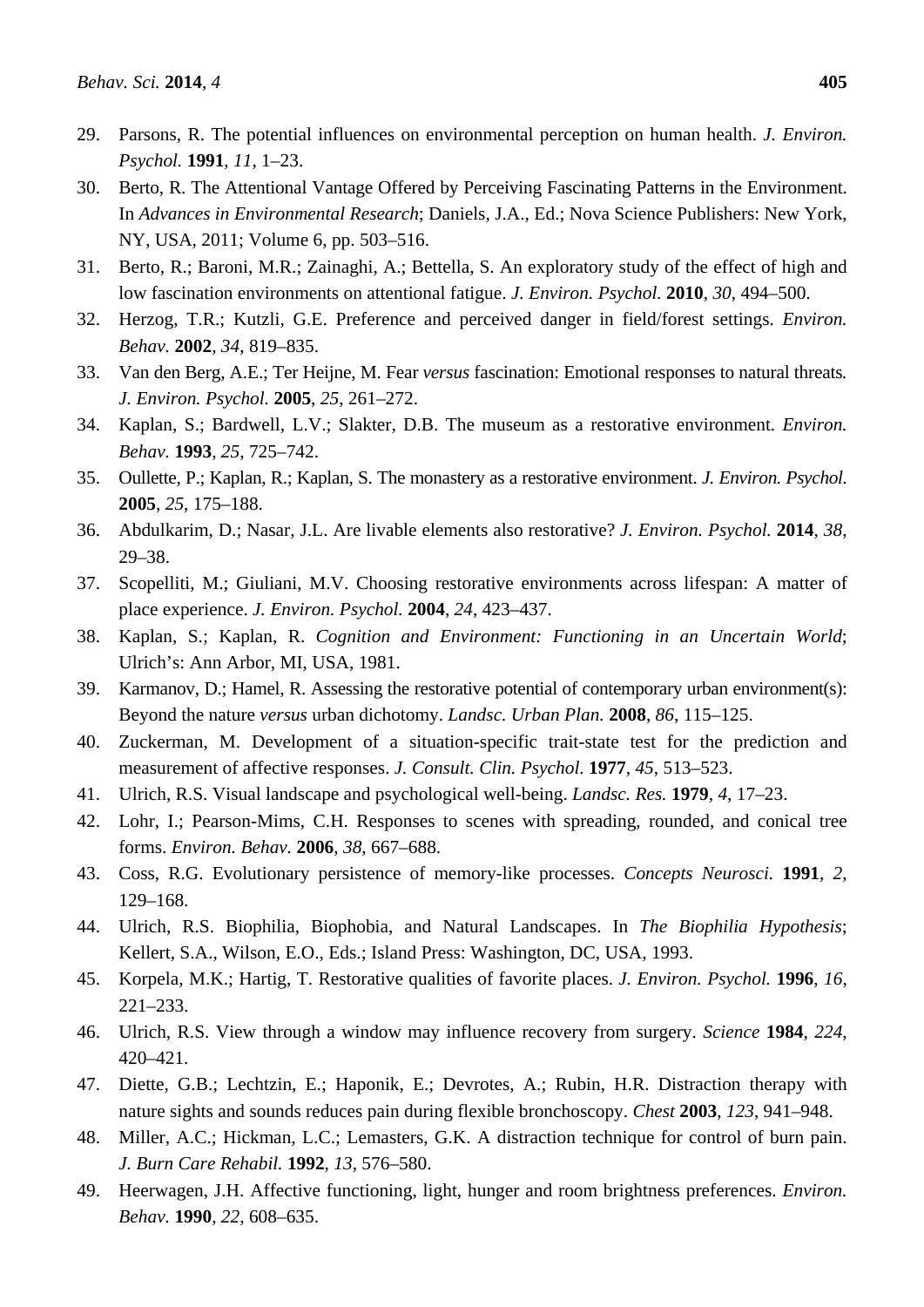- 50. Moore, E.O. A prison environment's effect on health care service demands. *J. Environ. Syst.* **1981**, *11*, 17–34.
- 51. West, J.M. *Landscape Views and Stress Response in Prison Environments*; University of Washington: Seattle, DC, USA, 1986.
- 52. Strife, S.; Downey, L. Childhood development and access to nature. A new direction for environmental inequality research*. Organ. Environ.* **2009**, *22*, 99–122.
- 53. Leather, P.; Pyrgas, M.; Beale, D.; Lawrence, C. Windows in the Workplace Sunlight, View, and Occupational Stress. *Environ. Behav.* **1998**, *30*, 739–762.
- 54. Wells, N.M. At home with nature: Effects of "greenness" on children's cognitive functioning. *Environ. Behav.* **2000**, *32*, 775–795.
- 55. Berman, M.G.; Jonides, J.; Kaplan, S. The cognitive benefits of interacting with nature. *Psychol. Sci.* **2008**, *19*, 1207–1212.
- 56. Felsten, G. Where to take a study break on a collage campus: An attention restoration perspective. *J. Environ. Psychol.* **2009**, *29*, 160–167.
- 57. Tennessen, C.M.; Cimprich, B. Views to nature: Effects on attention. *J. Environ. Psychol.* **1995**, *15*, 77–85.
- 58. Hartig, T.; Mang, M.; Evans, G. Restorative effects of natural environment experiences. *Environ. Behav.* **1991**, *23*, 3–26.
- 59. Taylor, A.F.; Kuo, F.E. Children with attention deficits concentrate better after walk in the park. *J. Atten. Disord.* **2009**, *12*, 402–409.
- 60. James, W. *The Briefer Course*; Holt: New York, NY, USA, 1892.
- 61. Hartig, T.; Korpela, K.; Evans, G.W.; Gärling, T. Validation of a measure of perceived environmental restorativeness. *Göteb. Psychol. Rep.* **1996**, *26*, 1–64.
- 62. Hartig, T.; Evans, G.W. Psychological Foundations of Nature Experience. In *Behavior and Environment*: *Psychological and Geographical Approaches*; Garling, T., Golledge, R.G., Eds.; North Holland: Amsterdam, The Netherland, 1993; Volume 96, pp. 427–457.
- 63. Kaplan, R. The role of nature in the context of workplace. *Landsc. Urban Plan.* **1993**, *26*, 193–201.
- 64. Kaplan, R.; Kaplan, S.; Ryan, R.L. *With People in Mind: Design and Management of Everyday Nature*; Island Press: Washington, DC, USA, 1998.
- 65. Van den Berg, A.E.; Maass, J.; Verheij, R.A.; Groenewegen, P.P. Green space as a buffer between stressful life events and health. *Soc. Sci. Med.* **2010**, *70*, 1203–1210.
- 66. Maass, J.; Verheij, R.A.; Groenewegen, P.P.; De Vries, S.; Spreeuwenberg, P. Green space, urbanity, and health: How strong is the relation? *J. Epidemiol. Community Health* **2006**, *60*, 587–592.
- 67. Hartig, T. Restorative Environments. In *Encyclopedia of Applied Psychology*; Spielberger, C., Ed.; Academy Press: San Diego, CA, USA, 2004; Volume 3, pp. 273–279.
- 68. Gatchel, R.J.; Baum, A.; Krantz, D.S. *An Introduction to Health Psychology*; McGraw-Hill: New York, NY, USA, 1989.
- 69. Chalquist, C. A look at the ecotherapy research evidence. *Ecopsychology* **2009**, *1*, 64–74.
- 70. Bishop, B.P. Nature for Mental Health and Social Inclusion. *Disabil. Stud. Q.* **2013**, *33*, 1–17.
- 71. Parr, H. Mental health, nature work, and social inclusion. *Environ. Plan. D.* **2007**, *25*, 537–561.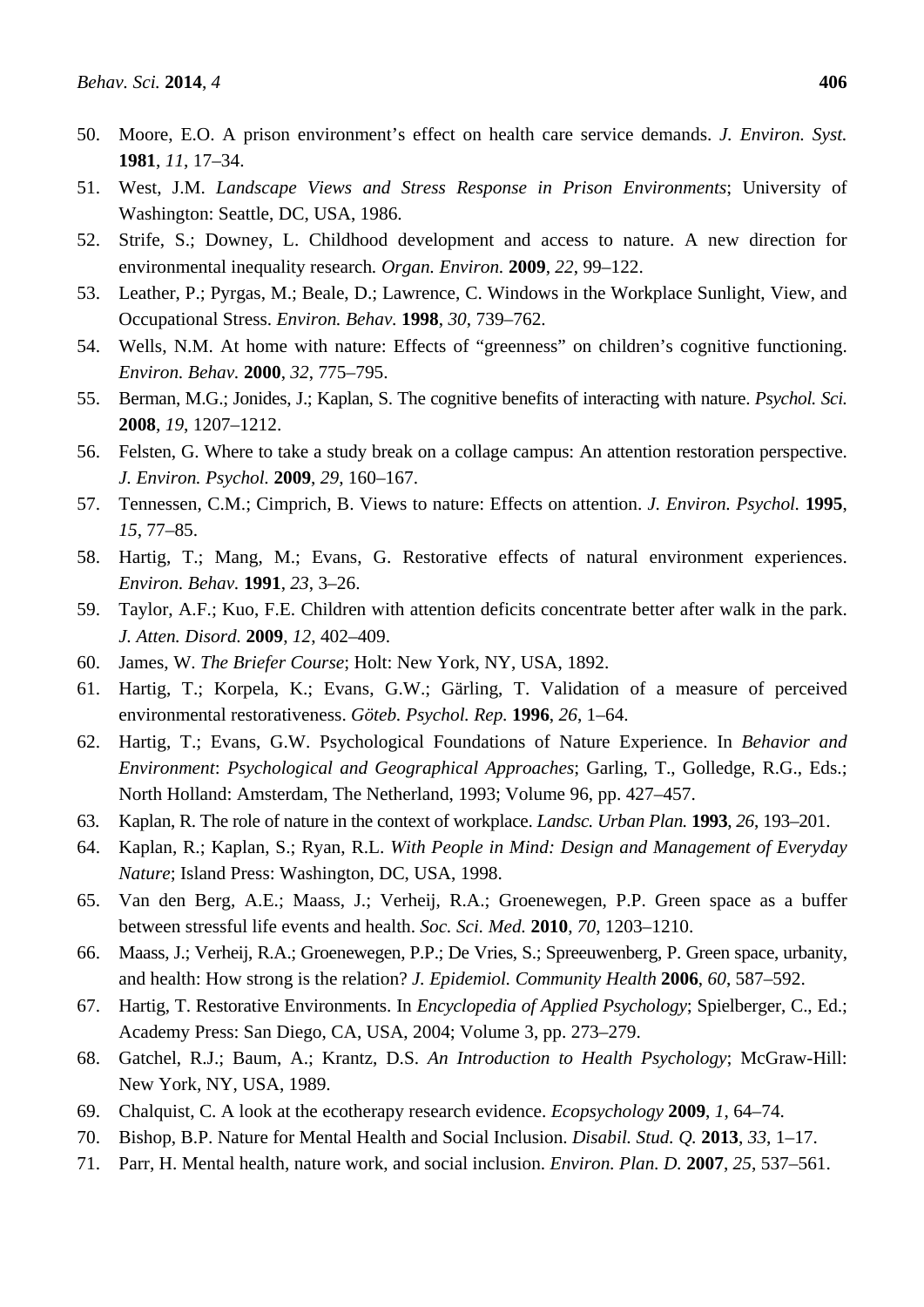- 72. Söderback, I.; Söderstrom, M.; Schälander, E. Horticultural therapy: The 'healing garden' and gardening in rehabilitation measures of Danderyd Hospital Rehabilitation Clinic, Sweden. *Pediatr. Rehabil.* **2004**, *7*, 245–260.
- 73. Kahn, P.H., Jr.; Severson, R.L.; Ruckert, J.H. The human relation with nature and technological nature. *Curr. Dir. Psychol. Sci.* **2009**, *18*, 37–42.
- 74. Mayer, F.S.; Frantz, C.M.; Bruehlman-Senecal, E.; Dolliver, K. Why is nature beneficial? The role of connectedness to nature. *Environ. Behav.* **2009**, *41*, 607–643.
- 75. De Kort, Y.A.W.; Meijnders, A.L.; Sponselee, A.A.G.; Ijsselsteijn, W.A. What's wrong with virtual trees? Restoring stress in a mediated environment. *J. Environ. Psychol.* **2006**, *26*, 309–320.
- 76. Valtchanov, D.; Barton, K.R.; Ellard, C. Restorative effects of virtual nature settings. *Cyberpsychol. Behav. Soc. Netw.* **2010**, *13*, 503–512.
- 77. Villani, D.; Riva, F.; Riva, G. New Technologies for relaxation: The role of presence. *Int. J. Stress Manag.* **2007**, *14*, 260–274.
- 78. Wadeson, R.W.; Mason, J.W.; Hamburg, D.A.; Handlon, J.H. Plasma and Urinary 17-OHCS Responses to Motion Pictures*. Arch. Gen. Psychiatry* **1963**, *9*, 146–156.
- 79. Ulrich, R.S. Natural *versus* Urban Scenes Some Psychological Effects. *Environ. Behav.* **1981**, *13*, 523–556.
- 80. Selye, H. A syndrome produced by diverse nocuous agents. *Neuropsychiatry Clin. Neurosci.*  **1998**, *10*, 230–231.
- 81. Nakamura, R.; Fujii, E. Studies of the characteristics of the electroencephalogram when observing potted plants: Pelargonium hortorum "Sprinter red" and begonia evansiana. *Tech. Bull. Fac. Horticult. Chiba Univ.* **1990**, *43*, 177–183.
- 82. Nakamura, R.; Fujii, E. A comparative study of the characteristics of the electroencephalogram when observing a hedge and a concrete block fence. *J. Jpn. Inst. Landsc. Archit.* **1992**, *55*, 139–144.
- 83. Hunter, M.D.; Eickhoff, S.B.; Pheasant, R.J.; Douglas, M.J.; Watts, G.R.; Farrow, T.F.; Hyland, D.; Kang, J.; Wilkinson, I.D.; Horoshenkov, K.V.; *et al.* The state of tranquility: Subjective perception is shaped by contextual modulation of auditory connectivity. *Neuroimage* **2010**, *53*, 611–618.
- 84. Kim, T.H.; Jeong, G.W.; Baek, H.S.; Kim, G.W.; Sundaram, T.; Kang, H.K.; Lee, S.W.; Kim, H.J.; Song, J.K. Human brain activation in response to visual stimulation with rural and urban scenery pictures: A functional magnetic resonance imaging study. *Sci. Total Environ.* **2010**, *408*, 2600–2607.
- 85. Taylor, A.F.; Kuo, F.E.; Sullivan, W.C. Views of nature and self-discipline: Evidence from inner city children. *J. Environ. Psychol.* **2002**, *22*, 49–63.
- 86. Kuo, F.E.; Sullivan, W.C. Aggression and violence in the inner city: Impacts of environment via mental fatigue. *Environ. Behav.* **2001**, *33*, 543–571.
- 87. Kuo, F.E.; Sullivan, W.C.; Coley, R.L.; Brunson, L. Fertile Ground for Community: Inner-City Neighborhood Common Spaces. *Am. J. Community Psychol.* **1998**, *26*, 823–851.
- 88. Parsons, R.; Tassinary, L.G.; Ulrich, R.S.; Hebl, M.R.; Grossman-Alexander, M. View from the road. *J. Environ. Psychol.* **1998**, *18*, 113–140.
- 89. Cackowski, J.M.; Nasar, J.L. The Restorative Effects of Roadside Vegetation Implications for Automobile Driver Anger and Frustration. *Environ. Behav.* **2003**, *35*, 736–751.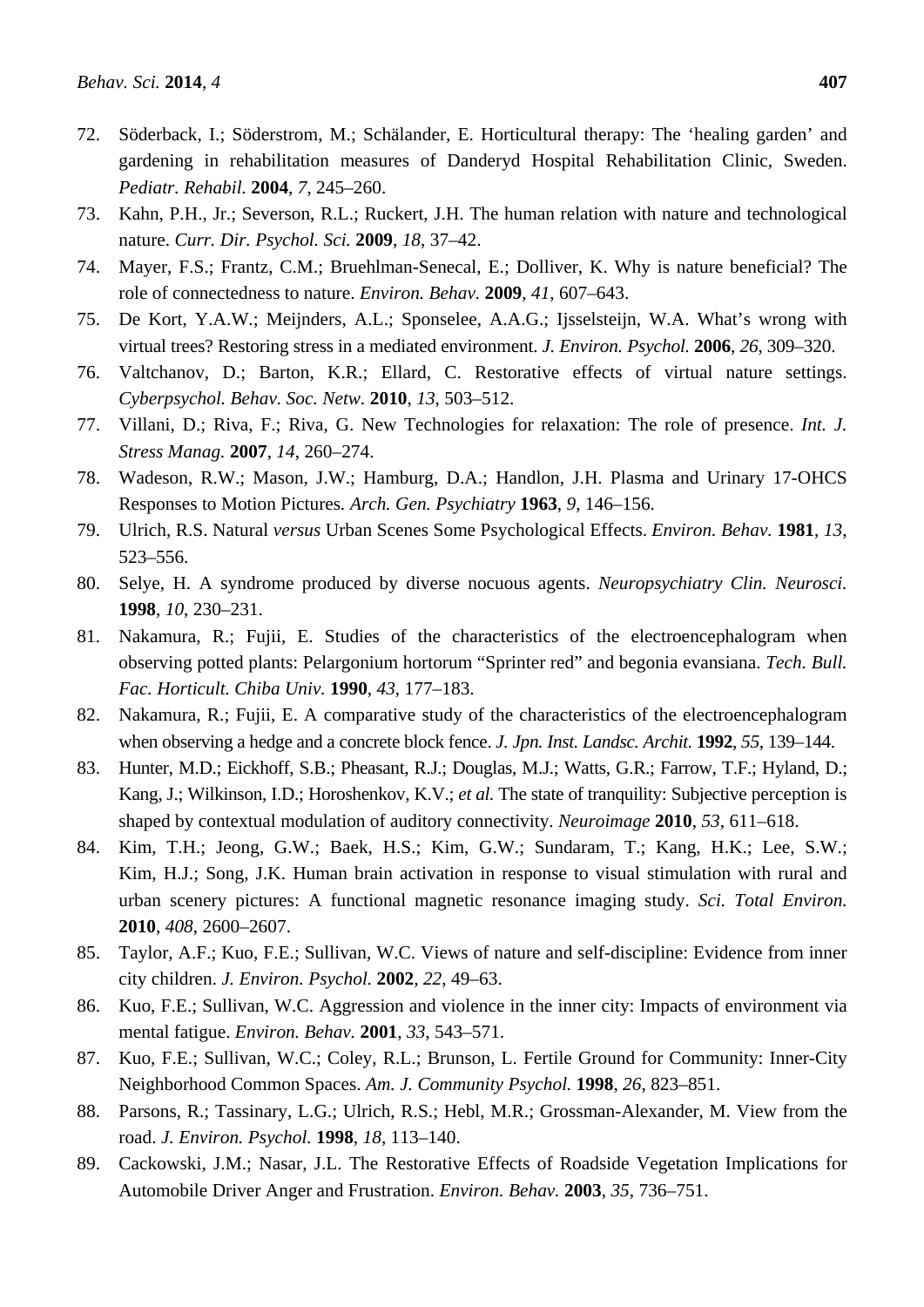- 90. Bodin, M.; Hartig, T. Does the outdoor environment matter for psychological restoration gained through running? *Psychol. Sport Exerc.* **2003**, *4*, 141–153.
- 91. Norling, J.C.; Sibthorp, J.; Ruddell, E. Perceived Restorativeness for Activities Scale (PRAS): Development and Validation. *J. Phys. Act. Health* **2008**, *5*, 184–195
- 92. Lehto, X.Y. Assessing the Perceived Restorative Qualities of Vacation Destinations. *J. Travel Res.* **2013**, *52*, 325–339.
- 93. Hipp, J.A.; Ogunseitan, O.A. Effect of environmental conditions on perceived psychological restorativeness of coastal parks. *J. Environ. Psychol.* **2011**, *31*, 421–429.
- 94. Pals, R.; Steg, L.; Siero, F.W.; van der Zee, K.I. Development of the PRCQ: A measure of perceived restorative characteristics of zoo attractions. *J. Environ. Psychol.* **2009**, *29*, 441–449.
- 95. Peschardt, K.K.; Stigsdotter, U.K. Associations between park characteristics and perceived restorativeness of small public urban green spaces*. Landsc. Urban Plan.* **2013**, *112*, 26–39.
- 96. Korpela, K.; Ylén, M.; Tyrväinen, L.; Silvennoinen, H. Determinants of restorative experiences in everyday favourite places. *Health Place* **2008**, *14*, 636–652.
- 97. Han, K.-T. A reliable and valid self-rating measure of the restorative quality of natural environments. *Landsc. Urban Plan.* **2003**, *64*, 209–232.
- 98. Pasini, M.; Berto, R.; Scopelliti, M.; Carrus, G. Measuring the restorative qualities of the environment: Contribution to the validation of the Italian version of the Perceived Restorativeness Scale. *Bollettino di Psicologia Applicata* **2009**, *257*, 3–11.
- 99. Hernandez, B.; Hidalgo, C.; Berto, R.; Peron, E. The role of familiarity on the restorative value of a place: Research on a Spanish sample. *IAPS Bull.* **2001**, *18*, 22–24.
- 100. Berto, R. Assessing the restorative value of the environment: A study on the elderly in comparison with young adults and adolescents. *Int. J. Psychol.* **2007**, *42*, 331–341.
- 101. Bagot, K.L. Perceive restorative components: A scale for children. *Child. Youth Environ.* **2004**, *14*, 107–129.
- 102. Berto, R.; Pasini, M.; Barbiero, G. Biofilia sperimentale Il contatto con l'ambiente naturale aumenta al percezione del suo valore rigenerativo da parte dei bambini e migliora la loro capacità attentiva. *Culture della Sostenibilità* **2012**, *10*, 161–184. (In Italian)
- 103. Pasini, M.; Berto, R.; Brondino, M.; Hall, R.; Ortner, C. How to measure the restorative qualities of places: The PRS-11. *Procedia Soc. Behav. Sci.* **2014**, in press.
- 104. Jorgensen, A.; Hitchmough, J.; Calvert, T. Woodland spaces and edges: Their impact on perception of safety and preference. *Landsc. Urban Plan.* **2002**, *60*, 135–150.
- 105. Jorgensen, A.; Anthopoulou, A. Enjoyment and fear in urban woodlands–Does age make a difference? *Urban For. Urban Green.* **2007**, *6*, 267–278.
- 106. Rishbeth, C. Ethnic Minority Groups and the Design of Public Open Space: An Inclusive Landscape? *Landsc. Res.* **2001**, *26*, 351–366.
- 107. Tveit, M.S. Indicators of visual scale as predictors of landscape preference; a comparison between groups. *J. Environ. Manag.* **2009**, *90*, 2882–2888.
- 108. Grahn, P.; Stigsdotter, U.A. Landscape planning and stress. *Urban For. Urban Green.* **2003**, *2*,  $1-18$ .
- 109. Joye, Y. Architectural lessons from environmental psychology: The case of biophilic architecture. *Rev. Gen. Psychol.* **2007**, *11*, 305–328.